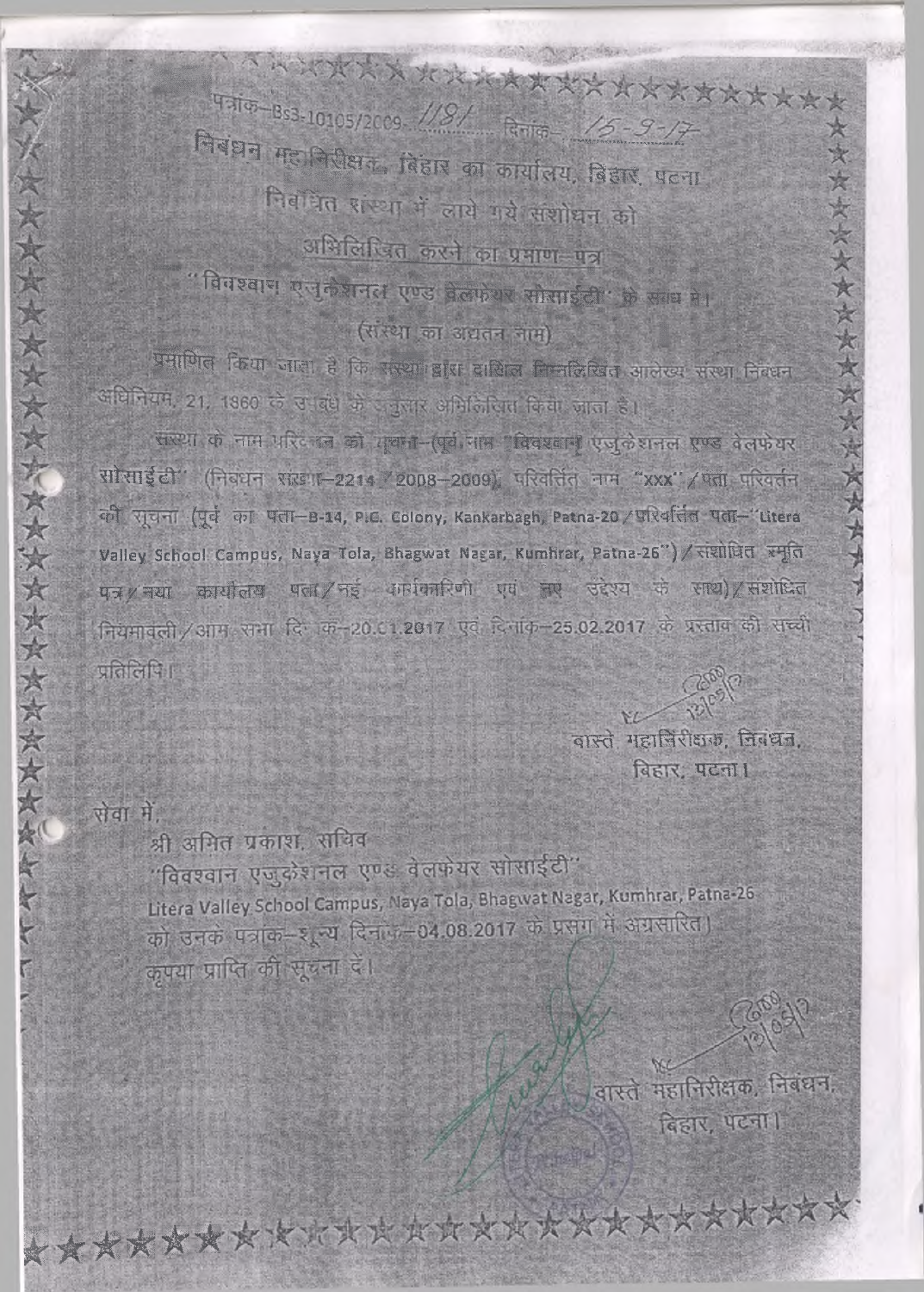साथ दिया गया।  $413214$ सोसाइंटीज रजिस्ट्रेशन ऐक्ट 21, 1860 के अधीन आज यथावत् निर्बन्धित हुआहुई। Fio He Ho (IRWFEH) 1  $-\frac{3}{2}$  and the substitution of the state of the state of the state of the state of the state of the state of the state of the state of the state of the state of the state of the state of the state of the state of the s George Heph Killes sad. exte e e e a mens seul de la seul de la composition de la आज तारीख<sup>: 7/67</sub>- - मास सार कार्य वर्षे*खे उज्ज्य के* को पदना में मेरे हसाक्षर के<br>चिंगा गगर। संख संखन औरनियन-21,1860 के</sup> संधायों के निबन्धन का प्रमाण-पत्र अधीन निबंधन बिशान पात गरिया या<br>चित्रेशन देशता है। निरोशा यते हो जा गान्ति<br>चार्साव में आर्थात होते या या होने का गान्ति<br>या चित्रतीय सहायता को गुल्गाचा हेतु 14,000-23-9-2004-41. 97. 182 । प्राप्त प्रतान क्षेत्र महान् व (ऐस 21, 1860) गास्ते, महानिरोक्षक, नियन्थन, बिहार, पदना Arger Nº 011334 2008-09  $\hat{\theta}$ Principa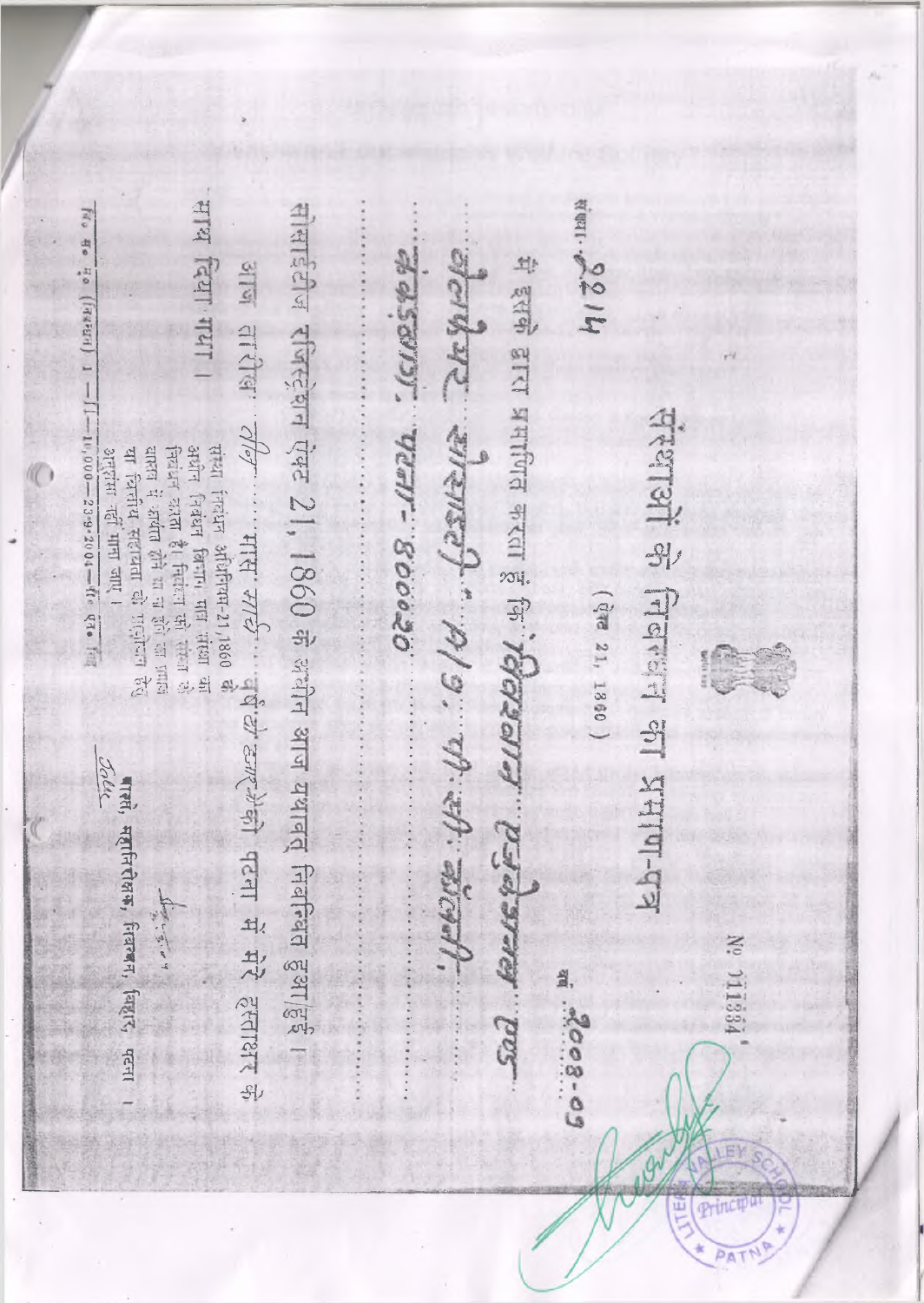## AMENDMEDED MEMORANDUM

 $U^{3,1}$ 

## " Vivashwan Educational & Welfare Society "

- The name of the society shall be 1. NAME " Vivashwan Educational & Welfare Society "
- REGISTERED OFFICE Litera Valley School Campus. Naya Tola,  $\overline{2}$ . Bhagwat Nagar, Kumhrar, Patna, Pin-800026
- 3. AREA OF OPERATION The area of operation shall be all over India.

#### 4. The Aims and Objective : -

The main objectives of the society shall be broadly as enumerated herein :

- I. To advance, promote, encourage,
	- a. General Education Right From Kinder Garden to Post Graduate Level.
	- b. Technical Education.
	- c. Professional education.<br>d. Research Centres
	- Research Centres.
- II. To work for National Integration and Social Brotherhood having left fellable feeling of the caste and community, religious hypocritic. attitude amongst the members of the society and achieve its goal, So that it would become an example for rest of the lives.

III. To create awareness among the youths (both male and female) specially in rural areas and providing all sports of basic and fundamental infrastructure required to complete in the limited gainful employment opportunity as :

- a. To provide basic technical and non technical Income generating programme for self employment.
- b. To make youth aware of the facilities and incentives which the Government is giving through various schemes.
- IV. To aware the youth (male and Female) against the heinous system of dowry to remake a ideal society and cooperate government and other organization in this way.
- V. To make arrangement for rural people about giving knowledge to reduce their expenses and give up all addictions like smoking chewing tobacco and all other alcoholic preparation which may push their lives into hell.
- VI. To provide and impart training cum Educational Programme to the rural People by giving knowledge of to setup shall and cottage Industry (making candle, incense stick, Moppet, paper bags, Envelops, Weaving cloths, Tailoring Embroidery and Painting Picture Framing) for development of the society.
- VII. To accelerate the National literacy movement thought documentaries and showing dramas and mobile theatre by vocal groups time to time keeping the people way from disruptive attitude.
- VIII. To open qualitative centres for rehabilitation of children of the Society even mentally sick or physical handicaps children of the Society who are missed their homes by taking a duty to fulfill the requirements of their health and education:

A.  $\bigtriangleup$  $\sim$ 

网络海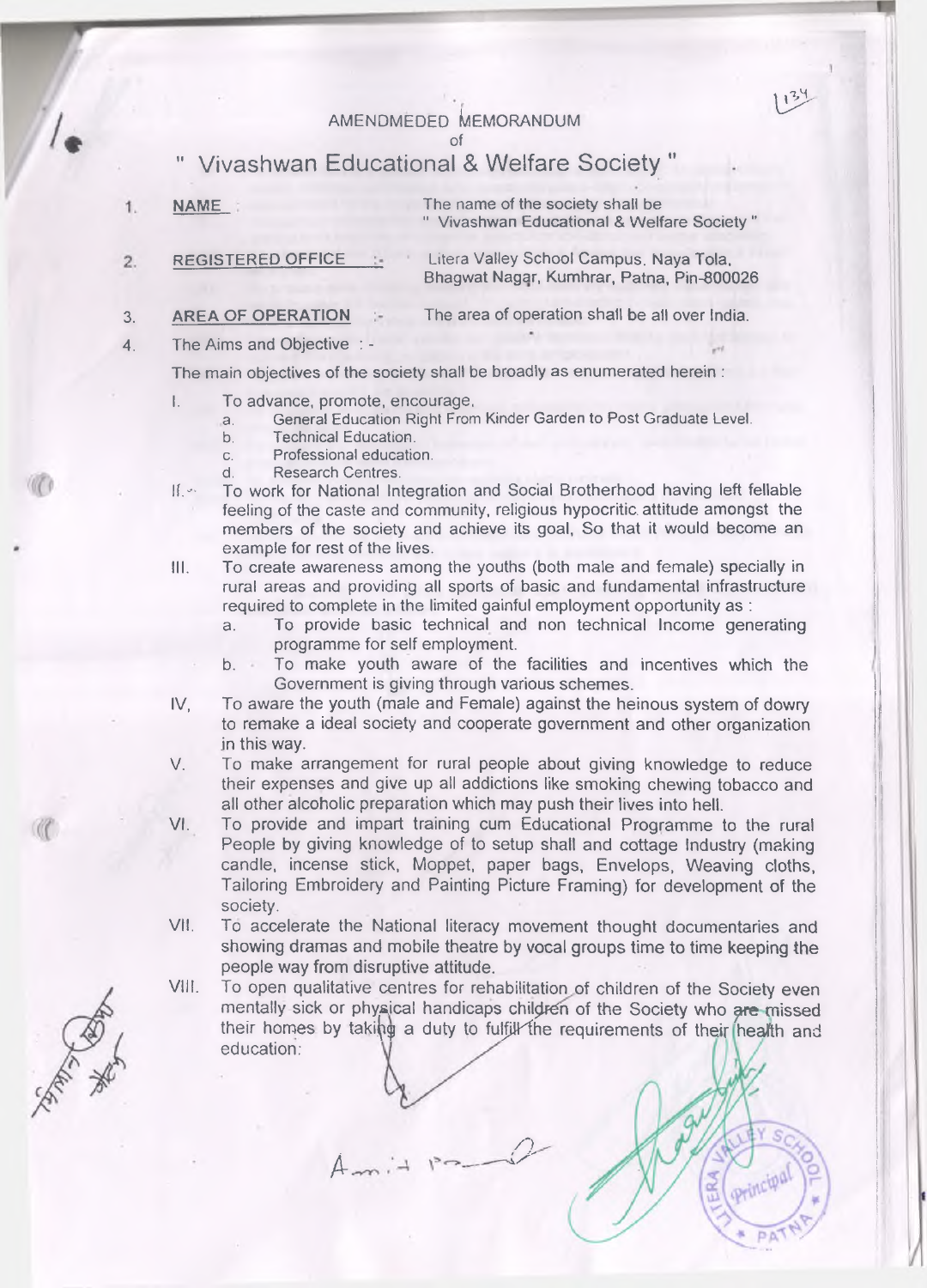- IX. To create farmers groups for the development of agriculture. To provide them seeds, fertilizer, pesticides and insecticides and after all modern equipment arrangement of latest technology from different agricultural institute.
- X. To open an educational point for kids and youths of all weaker section of the society with a facility of computer education and library for better schooling.
- XI To campaign for Khadi and its development Aware the people about Khadi and it use.
- XII. To provide safe drinking water in the rural area by installing hand pumps and wells to save all human beings. To gain pure drinking water from ponds and Rivers several methods will be introduce to them.
- XIII. To motivate the rural youths for poultry farming, fishing and gardening to remove their poverty by taking a life long employment.
- XIV To open a training institute of fine arts, dance, panting and signing so that interested youths be benefited.
- XV. To organize various health checkup and operation camp particularly for rural needy persons.
- XVI. To restore the ecological balances of our rural areas, awareness to be make and respective works should done.
- XVII. To arrange hostel facilities for working class women.
- XVIII To provide any welfare activities which is mot necessary for our rural community.
- **XIX.** To overcome the all aims and objectives of the society arrangement of funds from different national and donor agency is necessary.

Society also raise the funds from state or Central Government and from their Agencies.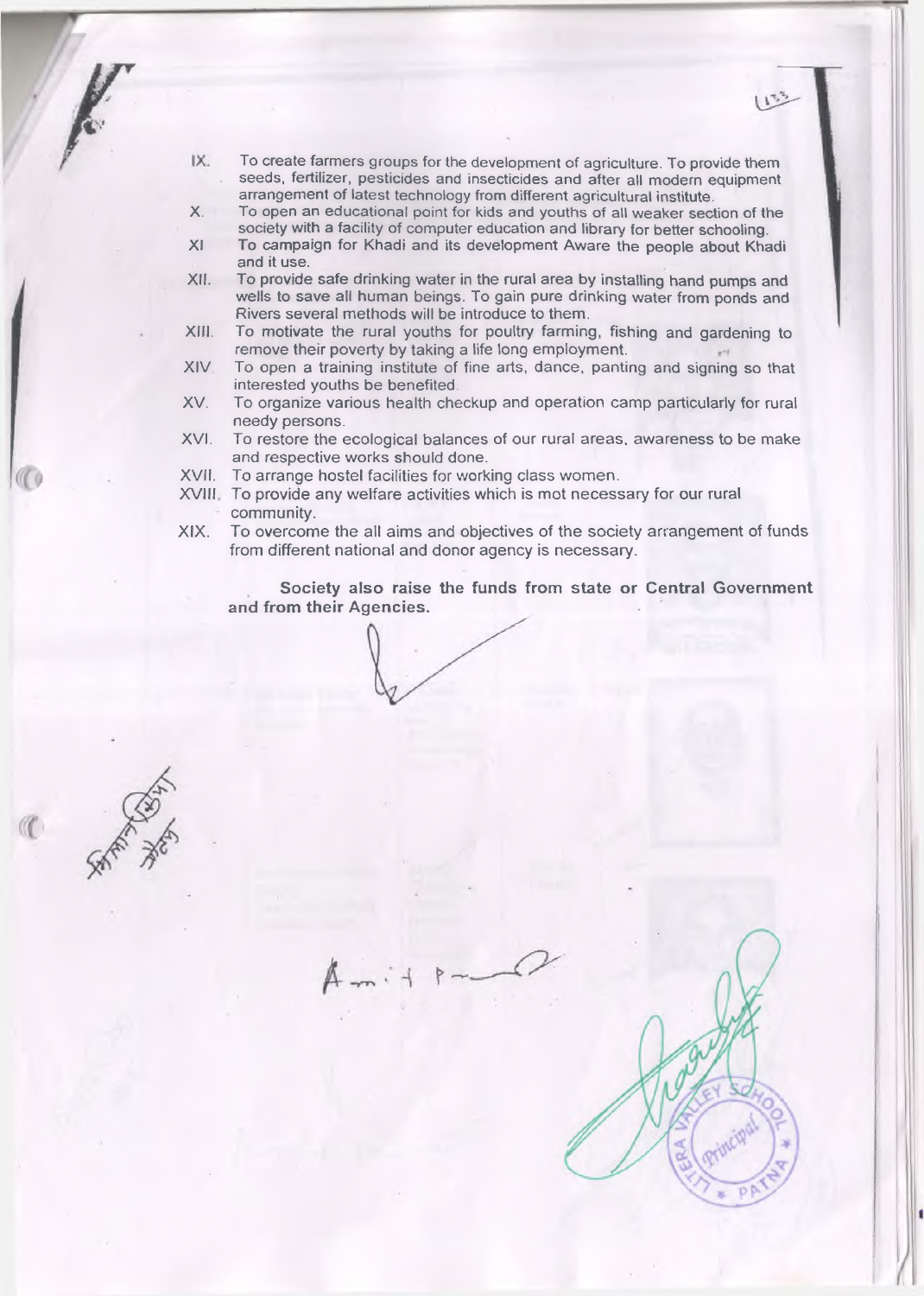6. Name father's/husband's name, address, occupation and designation given below is Managing Committee to whom by the Rules, management of the Society's altairs is entrusted and set out as under...

 $133$ 

 $217+$ 

| Designation             | Name, father's<br>name /Husband's<br>name                        | <b>Address</b>                                                             |                  | <b>Occupation   Designation</b><br>Photo |
|-------------------------|------------------------------------------------------------------|----------------------------------------------------------------------------|------------------|------------------------------------------|
| 1                       | Surshri Anjali Singh<br>Dlo Krishna Kumar<br>Singh               | 3 MF-6/27<br>Bhadurpur<br>Housing<br>Colony,<br>Patna-26                   | Social<br>Worker | Pres                                     |
| $\overline{\mathbf{2}}$ | Sri Amit Prakash<br>S/o Ram Niwas Singh                          | A/9, P.C.<br>Colony,<br>Kankarbagh,<br>Patna-20                            | Social<br>Worker | Secre                                    |
|                         |                                                                  |                                                                            |                  |                                          |
| $\overline{3}$          | Sri Tumul Kumar<br>S/o Late Kedarnath<br>Kaladhar                | A/9, near<br>community<br>hall,<br>P.C. Colony,<br>Kankarbagh,<br>Patna-20 | Social<br>Worker | Trea.                                    |
|                         |                                                                  |                                                                            |                  | (NM                                      |
| 4                       | Sri Krishna Kumar<br>Singh<br>S/o- Late Prabhas<br>Chandra Singh | At+PO-<br>Chhatiana<br>Thana-<br>Harnaut,<br>Distt-<br>Nalanda.            | Social<br>Worker | Mor                                      |
|                         |                                                                  |                                                                            |                  |                                          |
|                         |                                                                  |                                                                            |                  |                                          |
|                         |                                                                  |                                                                            |                  |                                          |

a

**RATION RATE**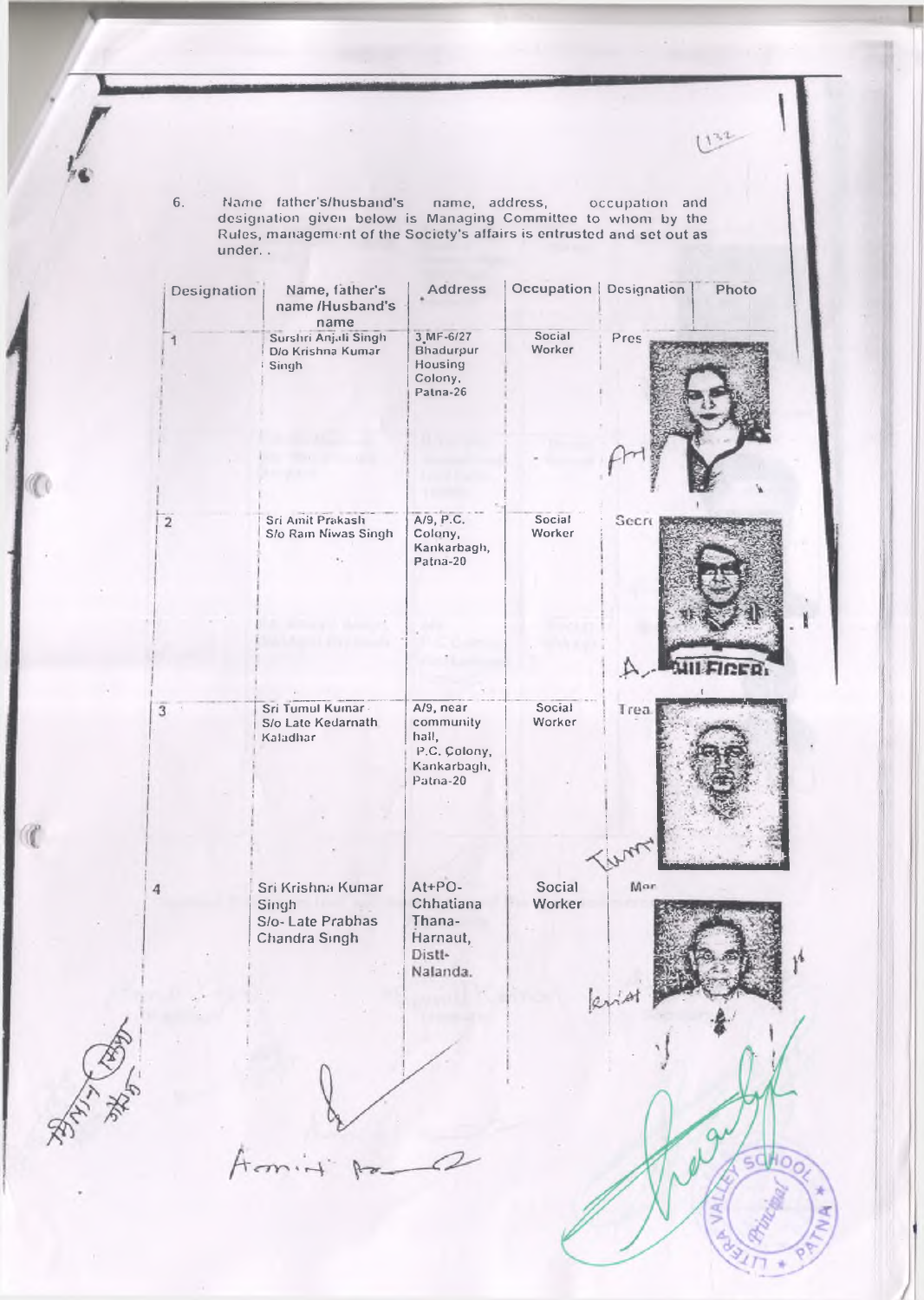| $\overline{5}$ | Dr. Ravi Shankar     | Flat No. 201,           |                  |         |
|----------------|----------------------|-------------------------|------------------|---------|
|                | S/o Sri Sadhu Sharan | Block-B                 | Social<br>Worker | Member  |
|                | Singh                | Chankya Plaza           |                  |         |
|                |                      | Main Road,              |                  |         |
|                |                      | Kankarbagh,<br>Palna-20 |                  |         |
|                |                      |                         |                  |         |
|                |                      |                         |                  |         |
|                |                      |                         |                  |         |
|                |                      |                         |                  |         |
|                |                      |                         |                  | Paritie |
|                |                      |                         |                  |         |
|                |                      |                         |                  |         |
| 6              | Rakesh Maskara       | B-10/7396,              | Social           | Memt    |
|                | S/o- Hari Shankar    | Vasant Kunj,            | Worker           |         |
|                | Maskara              | New Delhi-              |                  |         |
|                |                      | 110070                  |                  |         |
|                |                      |                         |                  |         |
|                |                      |                         |                  |         |
|                |                      |                         |                  |         |
|                |                      |                         |                  |         |
|                |                      |                         |                  |         |
|                |                      |                         |                  |         |
| $\overline{7}$ | Ms. Sukirti Singh    | $A/9$ ,                 | Social           | Member  |
|                | D/o-Amit Prakash     | P.C.Colony,             | Worker           |         |
|                |                      | Kankarbagh,             |                  |         |
|                |                      | Patna-20                |                  |         |
|                |                      |                         |                  |         |
|                |                      |                         |                  |         |
|                |                      |                         |                  |         |
|                |                      |                         |                  |         |
|                |                      |                         |                  | BUK !   |
|                |                      |                         |                  |         |
|                |                      |                         |                  |         |
|                |                      |                         |                  |         |

Certified that this is true and correct copy of the amended memorandum of the society

 $\mathcal{A}$ 

1. . . . . . . . .

한번 없이

à.

 $A_{mit}$  fre Arjali S.<br>President Treasurer Secretary Folded

**DERIVER** 

 $\mathbb{C}$ .

*( ( <*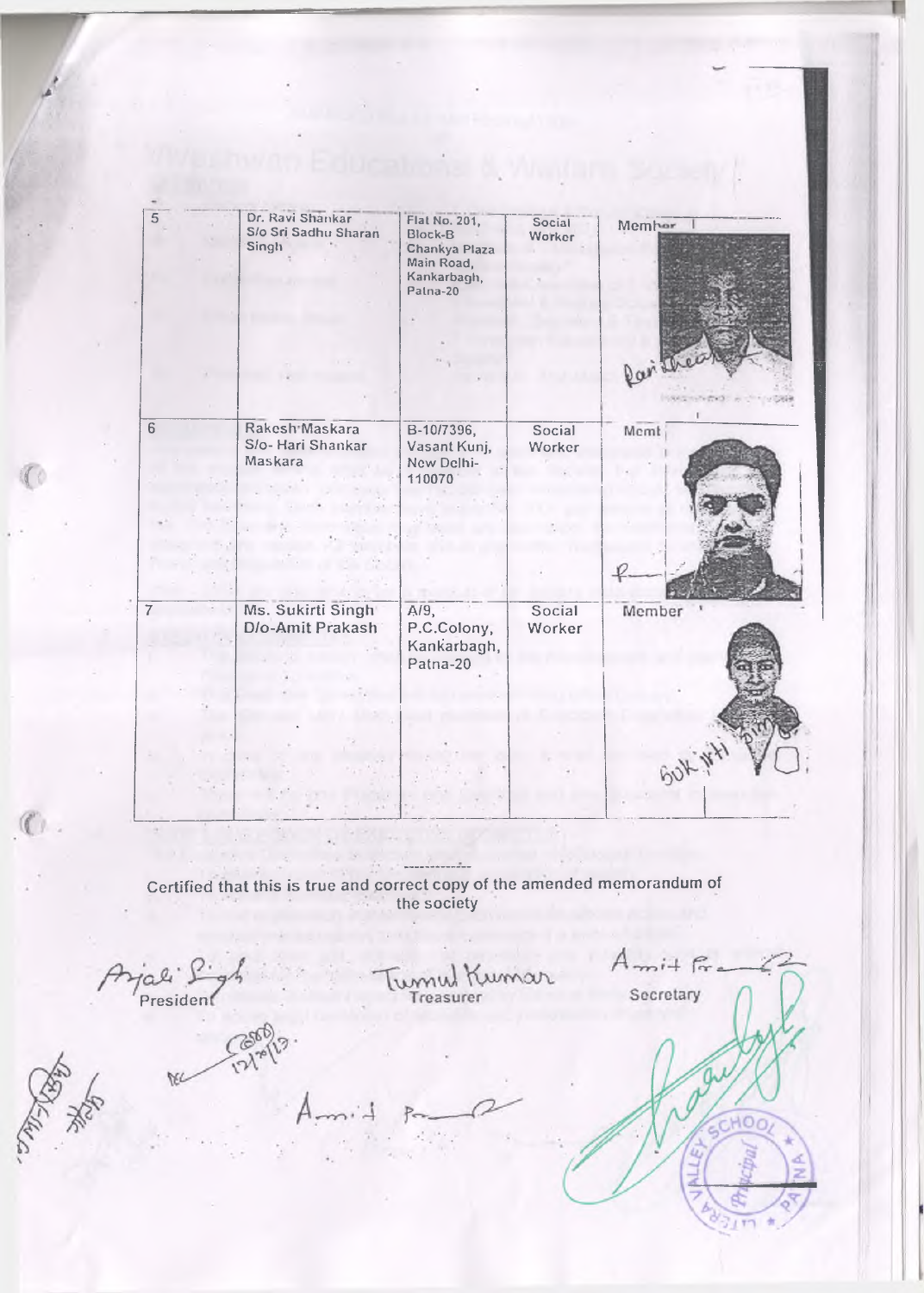# AMENDED RULES AND REGULATION

 $\cup$ r

# DEFINITION **DEFINITION**

Society means

ū

 $\mathbf{1}$ 

- B- Member means
- C- Committee means
- D. Office bearer mean

E- Financial Year means

" VIVASHWAN EDUCATIONAL & WELFARE SOCIETY "

Members of " Vivashwan Educational & Welfare Society "

130

Executive Committee of " Vivashwan Educational & Welfare Society " President, Secretary & Treasurer of " Vivashwan Educational & Welfare Society" *r '*

1st April to 31st March,

#### $\overline{2}$ MEMBERSHIP

Any person who have attended the age of 18 years and interested in the objective of the society he/she shall be a member of the Society. For Membership an application alongwith entrance Fee Rs. 50/- (non refundable) should be submitted to the Secretary, Each member have to pay Rs. 100/- per annum as membership fee. The Executive Committee may reject any application for membership without assigning any reason. All members should give written declaration to abide by the Rules and Regulation of the Society.

(Not - NRIs are also able to be a member of the society after showing necessary documents.)

#### 3. EXECUTIVE COMMITTEE :

- The affairs of society shall be manage by the office bearers and members of Executive committee.
- ii. The Executive Committee will be seven including office bearers.
- iii. The General body shall elect members of Executive Committee for three years.
- iv. In case of any vacancy during the year, it shall be filled by Executive Committee.
- v. There will be one President one Secretary and one Treasurer in executive committee.

### DUTIES AND POWER OF EXECUTIVE COMMITTEE : -

The Executive Committee of society shall discharge of following functions.

- i. To give approval of the Membership Application of society.
- ii. To receive financial assistance.
- iii. To call explanation and terminate such members whose action and conduct are derogatory and liable to damage the aims of society.
- iv. To take loan, gift, donation or otherwise any property with or without condition for the furtherance of the object of society.
- v. **To prepare Annual Report for approval by General Body.**
- vi. To act as legal custodian.of movable and immovable property ofsociety.

Reminder

 $\overline{4}$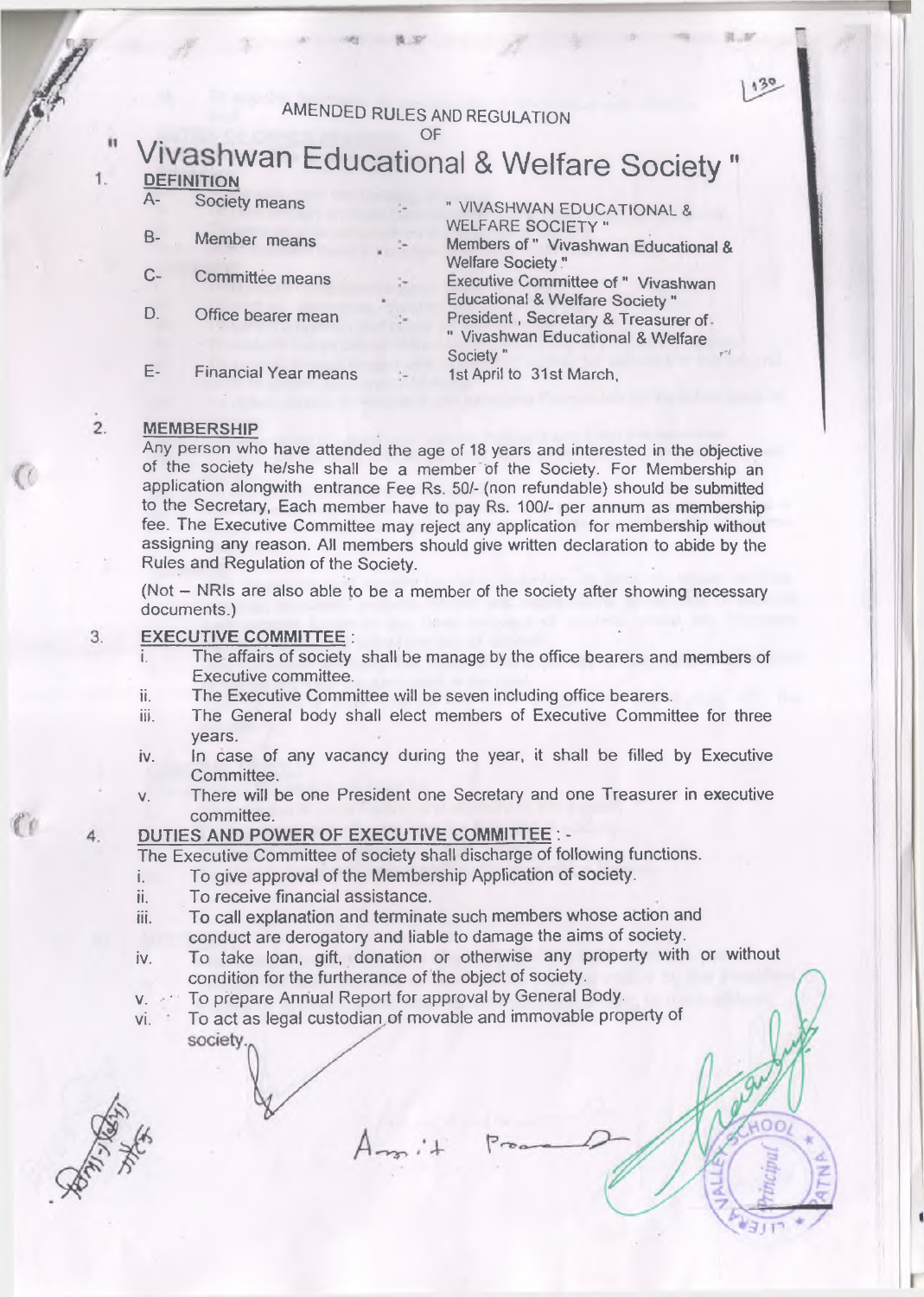$123$ 

To appoint, terminate, fix remuneration of technical or non technical vii.

## DUTIES OF OFFICE BEARERS :

The duties of office bearers shall be

#### 6 **President**

5.

7

- To preside over the Meeting of society. i.
- ii. To countersign on important documents as a when deemed necessary.
- iii. To keep an over all watch on the activities of society.<br>iv. The President have a casting yote in case of tip in an
- The President have a casting vote in case of tie in any voting.

## Secretary :

- To conduct correspondence on behalf of Society.
- ii. To sign all documents, cheques and connected papers of Society.<br>iii. To prepare agenda and notice for the meeting of society
- iii. To prepare agenda and notice for the meeting of society.<br>iv. To appoint pecessary staff for smooth functioning of activ
- To appoint necessary staff for smooth functioning of activities of society.
- v. To submit Annual Report and Account of society for approval of the-general body in its Annual General Meeting.
- vi. To obtain advice of President and executive Committee on important issue of Society.
- vii. To call meeting in consultation with the President and Executive committee.
- viii. To keep minute book and all important documents, registers and papers in safe custody.
- ix. To maintain all the documents of society.
- x. The Secretary may expense Rs. 5000/- in a lump sum without the prior approval of Executive Committee but this should be passed in the next Executive Committee Meeting.

#### $8-$ Treasurer:

- The Treasurer shall receive the funds, maintain all accounts books, records, receipts, vouchers, prepare Income and expenditure, statements of account and deposit funds in the Bank Account of society. Keep the Secretary informed about the actual position of account.
- ii. The Treasurer will keep Rs. 1000/- in hand for day to day expenses and rest of the amount will be deposited in the bank.
- iii. The Treasurer shall operate the bank account of the Society with the secretary.

#### GENERAL BODY :  $9-$

The duties of General body shall be :

- To pass the Annual Report and account of the society. i.
- i. To appoint Auditor for auditing the Account of society.
- ii. To consider any important issue of society.
- v. To elect Executive Committee member and office Bearers.

#### MEETING ;  $10.$

- A. The Annual general meeting of society shall be held once in a year.
- B. Special General Meeting of the Society may be called by the President o' society by giving not less than 15 days notice in writing to the members.

**BATAINS** 

Principal

 $PAT$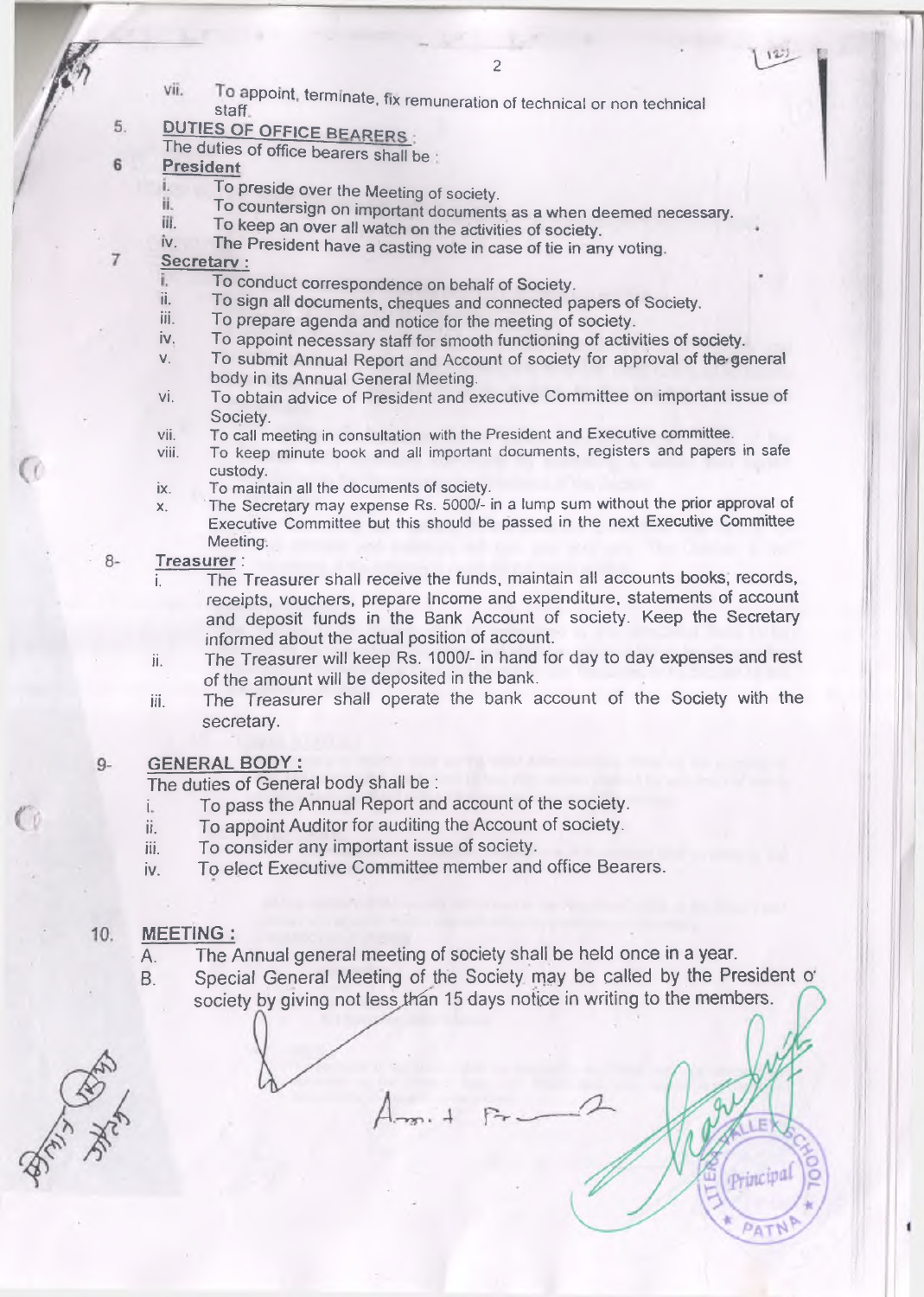## NOTICE :

Notice will be issued to members 15 days before by messenger and / or by post.

## QUORUM :

The Quorum of this meeting shall be two third of the total members.

# **MEETING OF EXECUTIVE COMMITTEE :**

An ordinary meeting of the Executive Committee shall be held quarterly and **an extra ordinary meeting can be held any time one short notice of 48 hours. One week notice shall be given to member for the meeting of executive committee.**

C. *21?)* of the valid members of the society may requisition meeting of the General body Executive committee by submitting a written and signed requisition to the Secretary or the President of the Society.

## D. QUORUM'.

The Quorum for any meeting of the Executive Committee shall be 2/3<sup>rd</sup> of total member and members will cast one vote only. The Quorum is not necessary, if the meeting is recall for the same agenda.

## 11. BANK ACCOUNT:

The Account of the Society shall be maintained in any scheduled Bank to be decided by the Executive Committee and shall be operated jointly by either of the combination Secretary and President/Secretary and Treasurer, to be decided by the Executive committee.

### 12. LEGAL STATUS :

The Secretary of society shall be the chief Administrative office for the purpose of suing and being sued in the court of law. Any decree passed by any court of law in above capacity shall not effect the personal property of the society.

 $13.$  BYE-LAWS:

The interpretation of rules and regulations of the society shall be done by the Executive Committee

All the registers of the society will be kept in the Registered office of the Society and it may be inspected by any member with prior permission of Secretary.

### 14. SOURCES OF FUNDS:

- a. Donation.
- b. Subscription..
- c. Grant.
- d. Aid & loan.
- e. Aid from other legal Sources.

### 15. AUDIT

The accounts of the society shall be audited by any Chartered Accountants to be appointed by this General Body. I.G. Registration may appoint any chartered accountants on the cost of the society.

 $A$ <sub>-</sub> $\ldots$   $\vdots$   $\vdots$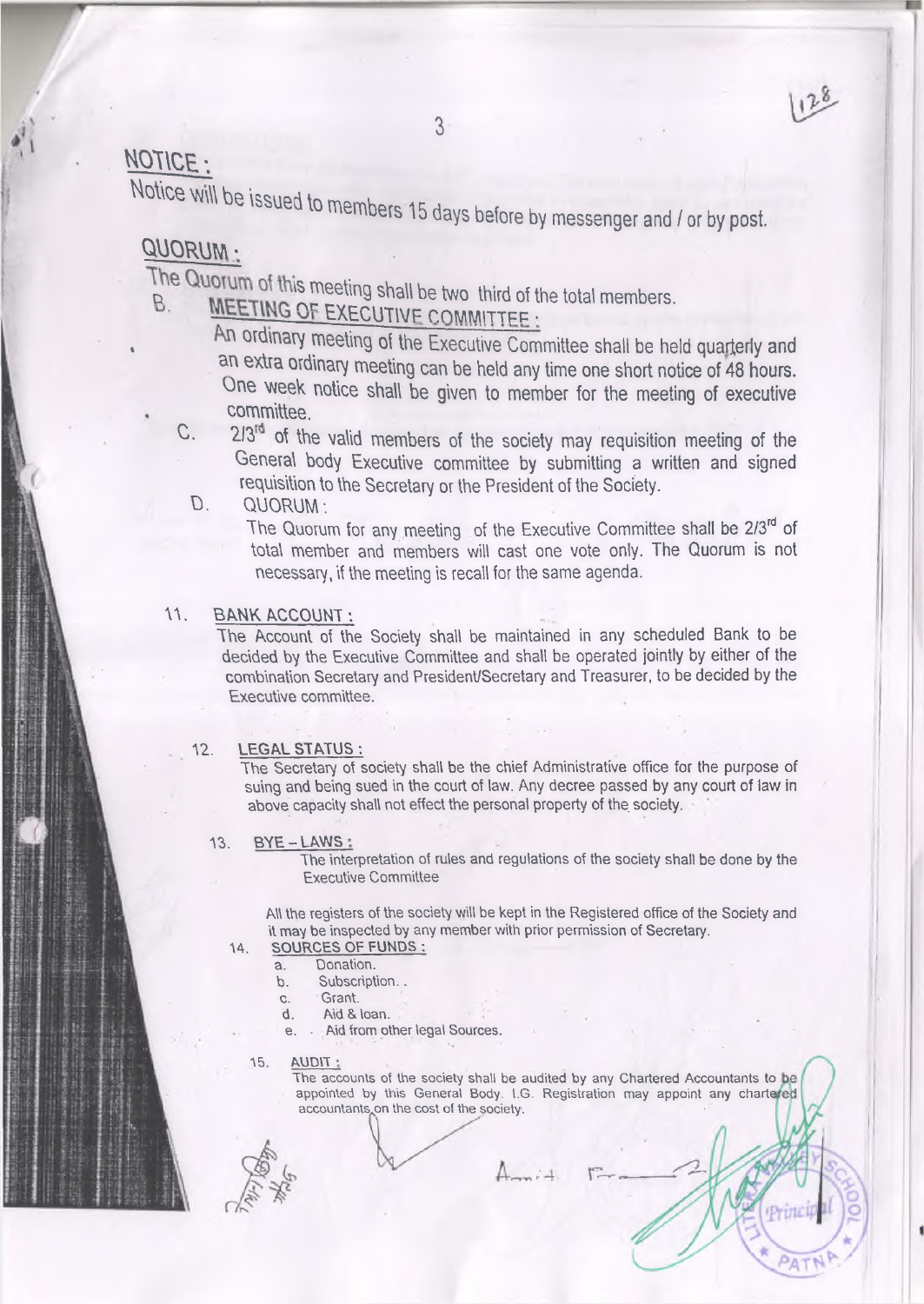**4**

## 16. DISSOLUTION:

The society may be dissolved by  $3/5$ <sup>th</sup> majority of General body. If upon Dissolution the property remain after satisfaction of all debts and liabilities what so ever shall be given to other society with similar object or Govt. by 3/5<sup>th</sup> majority of General Body under Sec. 13 of Society Registration Act 1860.

## 17. AMMENDMENT:

Any alteration in the bylaws of the society shall be affected by the resolution of Society by 3/5"' members of the General Body.

Certified that this is true and correct copy of the Amended Rules and Regulations of the SOCIETY".

 $m+F_{\alpha-}$   $\omega$  |v SECRETARY TREASURER PRESIDENT AND TREASURER

Principal

 $127$ 



 $\boldsymbol{\theta}$